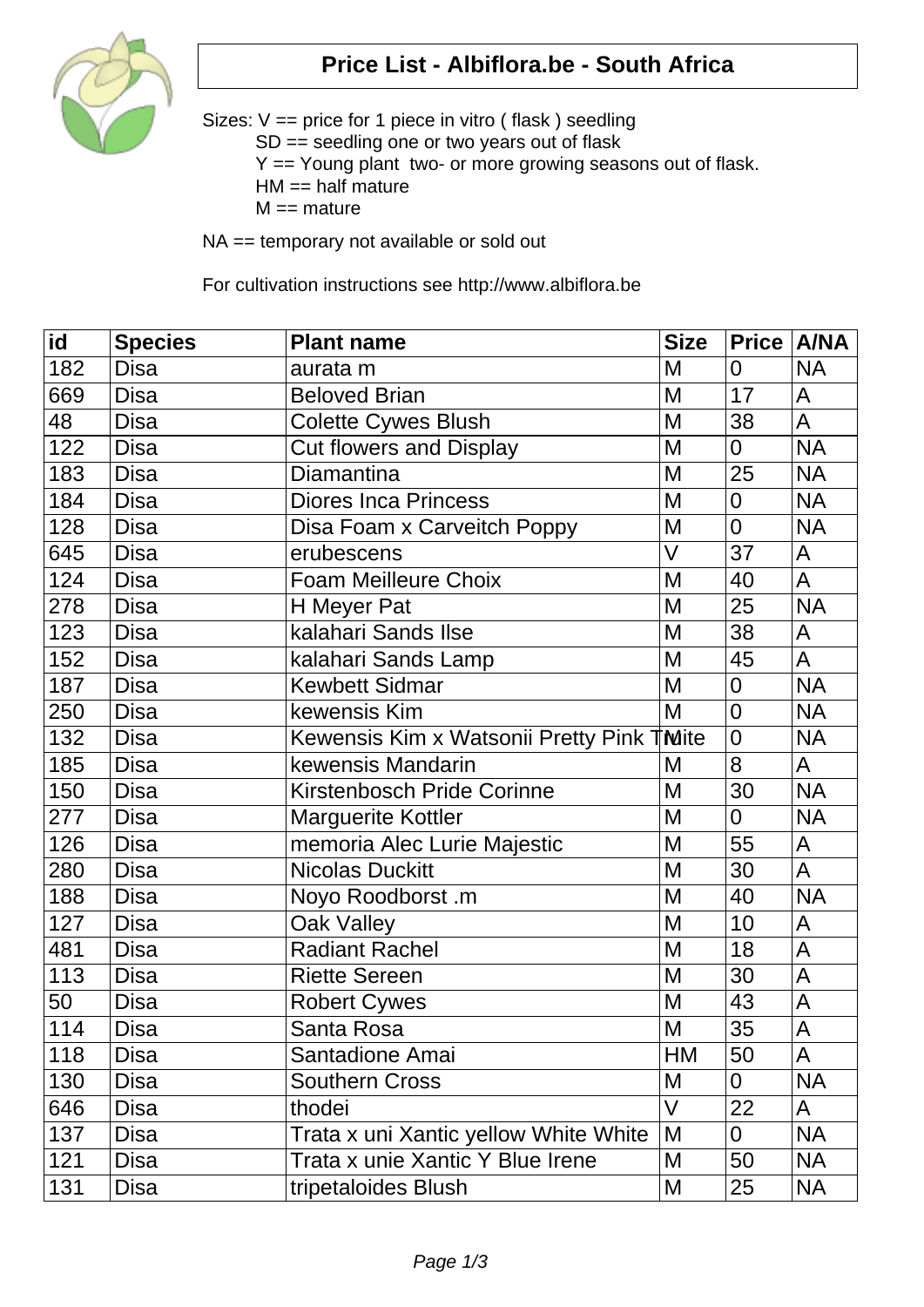

## **Price List - Albiflora.be - South Africa**

Sizes: V == price for 1 piece in vitro ( flask ) seedling SD == seedling one or two years out of flask Y == Young plant two- or more growing seasons out of flask.  $HM == half matter$  $M ==$  mature

NA == temporary not available or sold out

For cultivation instructions see http://www.albiflora.be

| 129 | <b>Disa</b>    | <b>Unidiorosa Rosy Face</b>                     | M  | 30             | A         |
|-----|----------------|-------------------------------------------------|----|----------------|-----------|
| 133 | <b>Disa</b>    | uniflora excellent orange                       | M  | 50             | A         |
| 151 | <b>Disa</b>    | uniflora Orange USA                             | M  | 35             | A         |
| 189 | <b>Disa</b>    | uniflora Orange Yellow x Fonteintjesberg Pink45 |    |                | A         |
| 191 | <b>Disa</b>    | uniflora paradise Flame                         | M  | 45             | A         |
| 58  | <b>Disa</b>    | uniflora Pink Climax                            | M  | 50             | A         |
| 186 | <b>Disa</b>    | uniflora Red King                               | M  | 55             | A         |
| 49  | <b>Disa</b>    | uniflora Red Starler Seedling                   | M  | $\overline{0}$ | <b>NA</b> |
| 190 | <b>Disa</b>    | uniflora Ruby Blood m                           | M  | 50             | A         |
| 134 | <b>Disa</b>    | uniflora Xantic Yellow                          | M  | $\overline{0}$ | <b>NA</b> |
| 119 | <b>Disa</b>    | Unifoam Arizona                                 | M  | 45             | A         |
| 120 | <b>Disa</b>    | Unifoam Arizona Giant                           | HM | $\overline{0}$ | <b>NA</b> |
| 279 | <b>Disa</b>    | <b>Unifoam Bouquet</b>                          | M  | 50             | A         |
| 282 | <b>Disa</b>    | Unifoam Capri                                   | M  | 50             | A         |
| 284 | <b>Disa</b>    | <b>Unifoam Grace</b>                            | M  | 60             | A         |
| 283 | <b>Disa</b>    | <b>Unifoam Rubens</b>                           | M  | 60             | A         |
| 281 | <b>Disa</b>    | <b>Unifoam Super Red</b>                        | M  | 45             | A         |
| 136 | <b>Disa</b>    | Watsonii Cyclamen Jo                            | M  | $\overline{0}$ | <b>NA</b> |
| 135 | <b>Disa</b>    | Watsonii Pretty Pink                            | M  | 55             | A         |
| 638 | <b>Bonatea</b> | polypodantha                                    | V  | 30             | A         |
| 637 | <b>Bonatea</b> | saundersioides                                  | V  | 25             | A         |
| 644 | <b>Bonatea</b> | speciosa                                        | V  | 19             | A         |
| 639 | Satyrium       | carneum                                         | V  | 24             | A         |

NOTE: In vitro plants can be cleaned and fungicide treated before shipping at 5 Euro additional cost.

 In Vitro trays can be mixed up during shipping so they need to be planted out not too long after reception, best within a week.

Shipping from October to March, in Vitro trays from October to December.

Some specimens could be sold out, others are very limited, some will become available in future, please inform .

All listed plants are 100 % artificially propagated, proof is available.

Shipping from October to March.

Renewed lists again in September.

Plants prices may change.